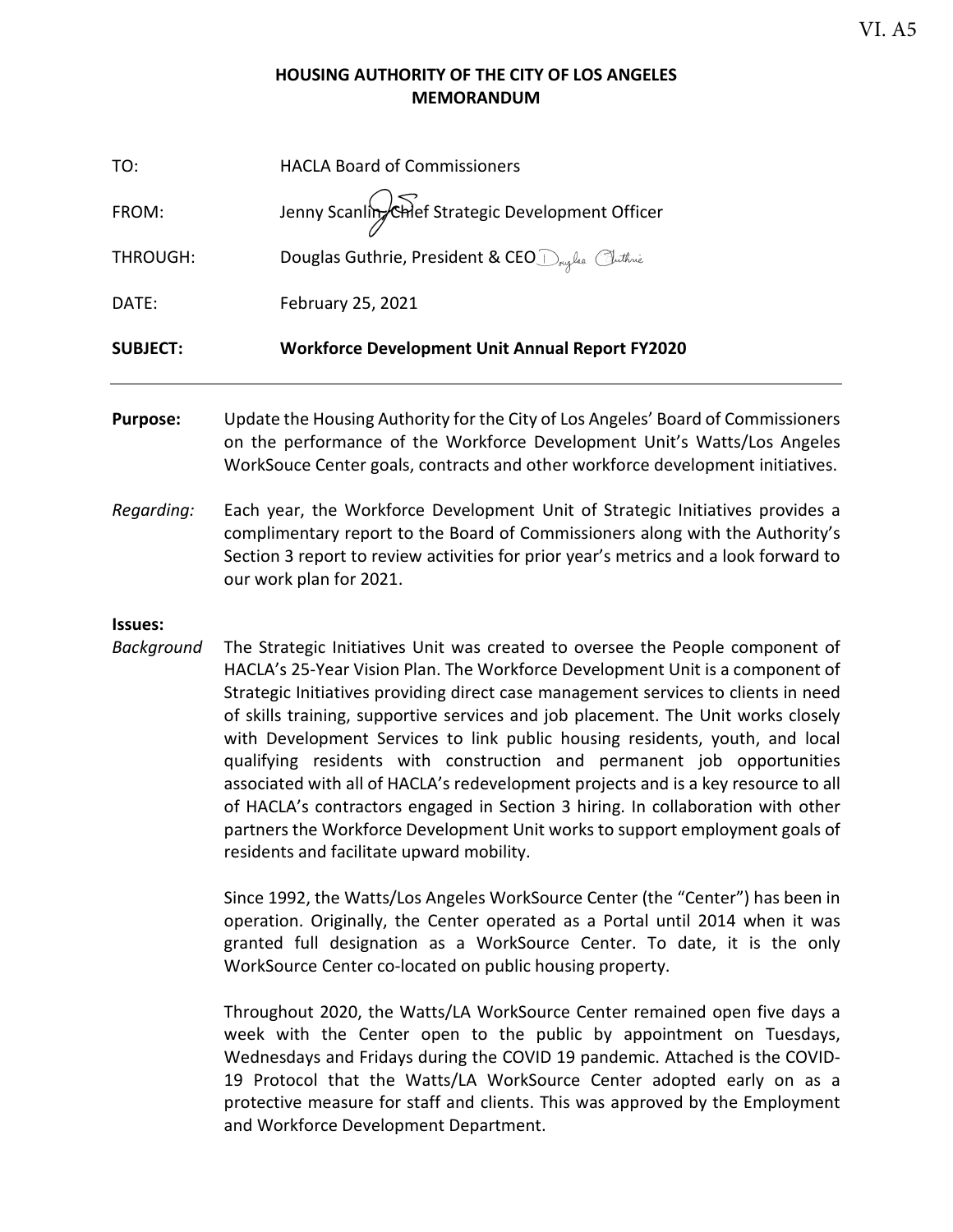#### *2020 Year in*

*Review* Certainly, 2020 was a trying year for all workforce development agencies and nationwide. Our Watts/LA WorkSource Center has faced the normal challenges attributed to the pandemic. Nevertheless, our WorkSource Center succeeded in remaining open to walk-in clients at least two days per week and by appointment on the other three days. COVID safety precautions notwithstanding, *our Center served a total of 2,248 individual clients in 2020* through our Adult & Dislocated Worker Program, Jobs Plus Initiative grant program and Youth Employment Program. This feat has been lauded by the City of Los Angeles Economic & Workforce Development Department. If imitation is the ultimate compliment, EWDD adopted and implemented our COVID-19 business practices protocol for all sixteen of its WorkSource Centers in Los Angeles.

#### *2021 Goals*

The 2021 goals include continuing to address the COVID-19 pandemic issues which requires us to be responsive to our clients during this difficult time of need. The Center looks to increase its leverage funding for services and training for clients and will be working on increasing its Adult Worker outreach numbers. The Center is already kicking off 2021 with new funding for clients through a CalVIP grant received in collaboration with the Watts Gang Taskforce, a new contract for dislocated services with the Los Angeles World Airports, and additional funding from the City for our Youth Employment Program.

#### **Vision Plan: PEOPLE Strategy #7 Enhance resident access to education opportunities, workforce readiness training, and skills development**

The Watts/Los Angeles WorkSource Center provides high school equivalency training, and sector-specific training in industries such as construction, healthcare, hospitality, security and logistics to name a few. Via the Youth Employment Program, youth receive skills training, financial literacy, personal development training, career development and college-readiness workshops as part of their employment experience.

**Funding:** The Watts/LA WorkSource Center contracts partially fund the cost of staff as well as training and supportive services for clients. HACLA generously supplements the grant contracts every year with additional funding to cover staff and operating overhead. It is the Center's goal to continually increase grant funding. In 2021, our WorkSource Center expects to increase its contracts and grants.

**Attachments:** COVID-19 Office Protocol WFD Powerpoint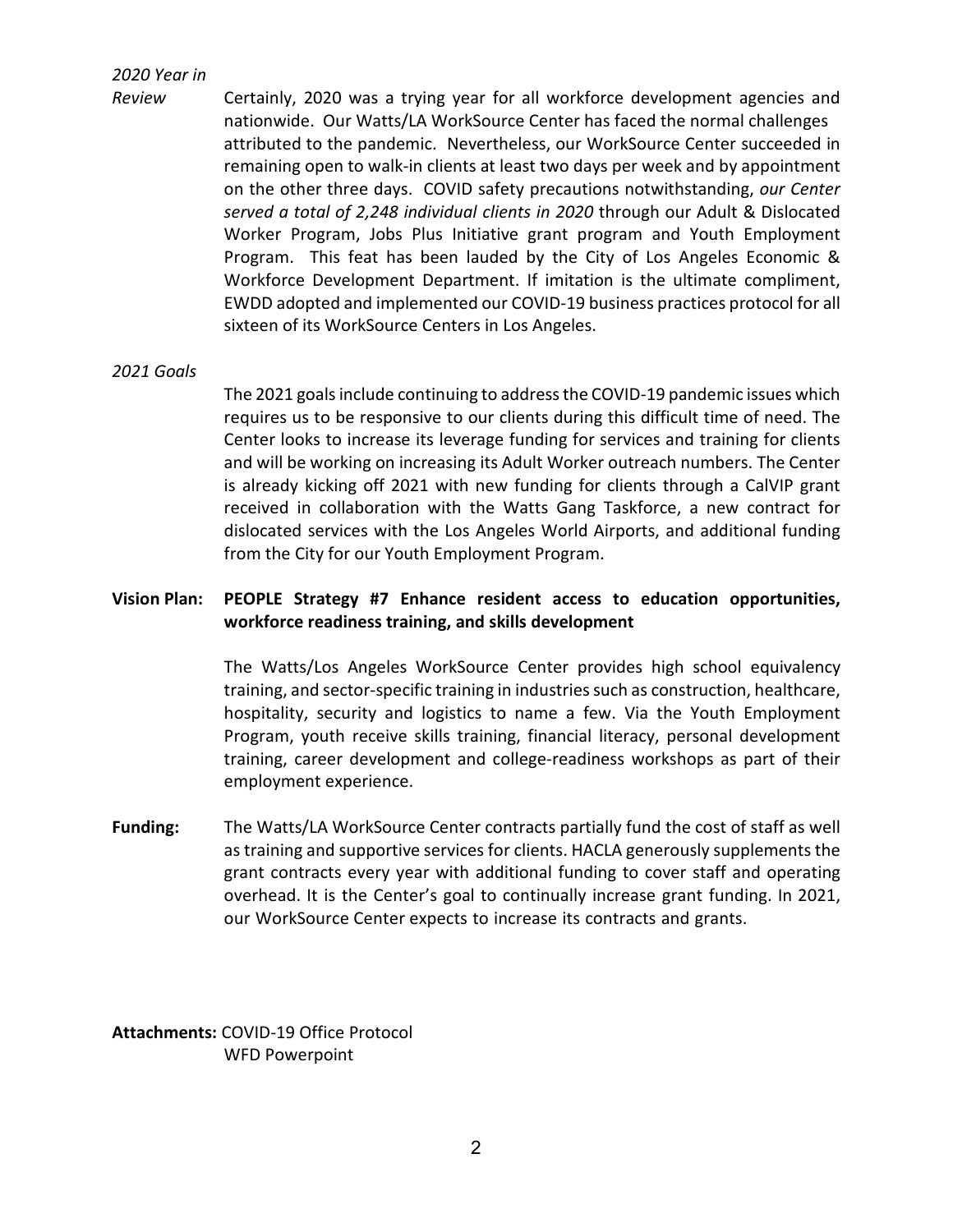# **HOUSING AUTHORITY OF THE CITY OF LOS ANGELES**

# **COVID-19 GUIDELINES MEMORANDUM**

**June 4, 2020**

**TO**: Economic and Workforce Development Department

**FROM:** HACLA Watts/Los Angeles WorkSource Center

*cc: HACLA Internal File: Strategic Initiatives/Workforce Development*

### **SUBJECT: Covid-19 Response from the Watts/Los Angeles WorkSource Center**

The HACLA Watts/Los Angeles WorkSource Center immediately pivoted when the Coronavirus announcement was made. Urgent efforts were enforced to ensure the safety of staff and clients to ensure program operations could continue in a safe manner.

#### **Workforce Development Unit**

The Workforce Development Unit is a component of the Strategic Development Department under the direction of Jenny Scanlin, Chief Strategic Development Officer. Jenny leads all real estate development projects for HACLA. Strategic Initiatives is the department that leads community and economic development initiatives and oversees partnership and workforce development, procurement and contracts and HACLA's non-profit affiliate, Build Hope, Inc. which is led by Jennifer Thomas, Assistant Director. Lastly, the Workforce Development Unit is led by Pamela Paige, Workforce Development and Section 3 Manager. Together, the workforce development unit is able to build out its service provision with partnerships at all public housing developments as well as external collaborative partners.

#### **COVID-19 Protocol**

For any Workforce Development Unit that is interesting in implementing an effective COVID-19 prevention program, the starting point is an awareness that the County of Los Angeles has several free testing sites and appointments may be made at thi[s link.](https://lacovidprod.service-now.com/rrs) Any staff members with a positive test or who suspect exposure to the COVID pathogen are advised to not report to work and to self-quarantine. The principal symptoms of Covid-19 are a fever of 100°F or above, cough, or shortness of breath. In every weekly meeting, Management staff assure staff that the Human Resources Department is available to support them if they have questions and that they should call in if they feel sick.

#### **Alignment with the City of Los Angeles Protocol for Business**

Attached are two documents published by the City of Los Angeles that the HACLA Watts/Los Angeles WorkSource Center adheres to. This is part of the guidance and training that has been provided to staff to ensure that everyone is operating in compliance with City guidelines. *(see attached)*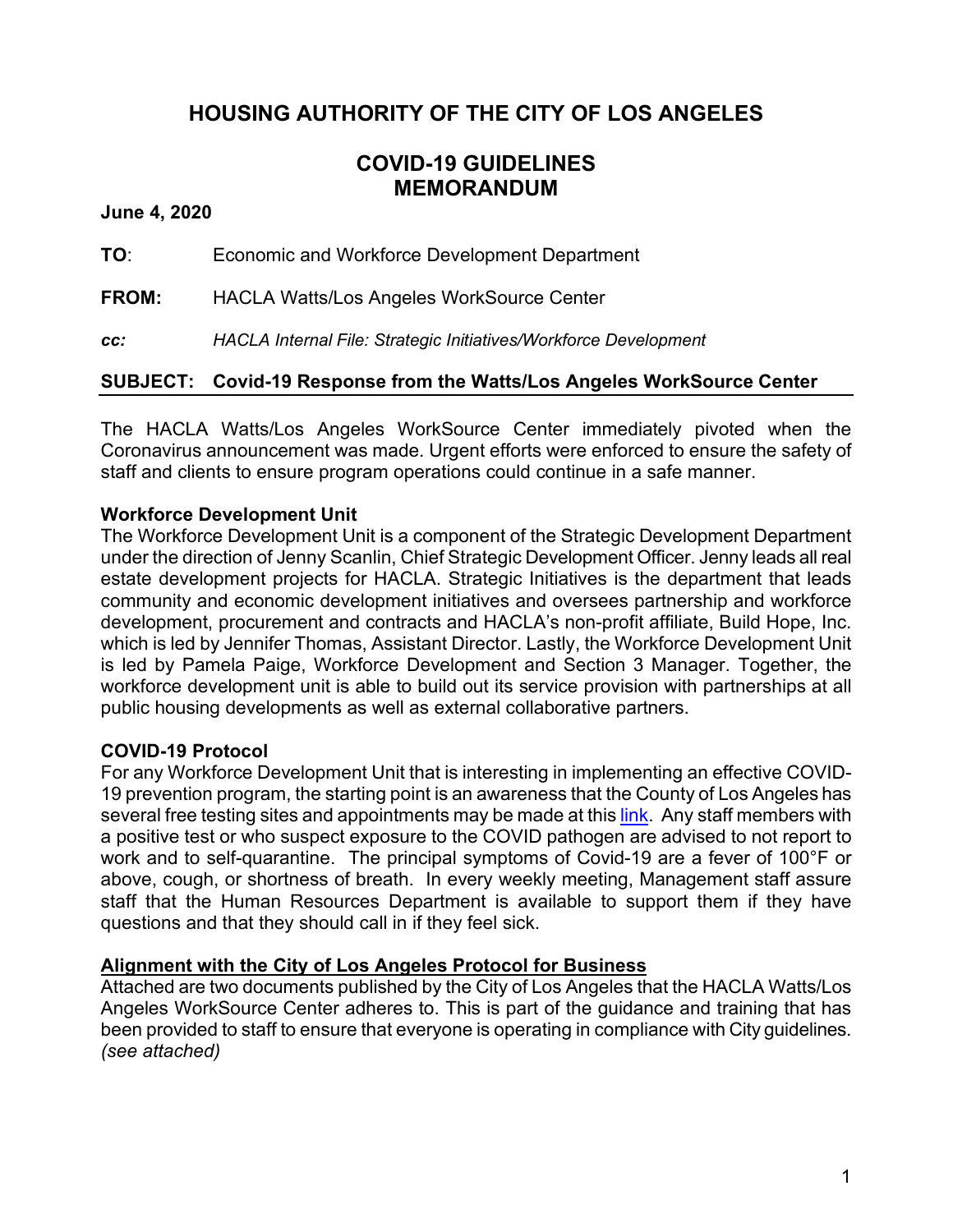# **PPE and Cleaning Supplies**

In gauging risks of contagion, the causes of infection are (in order of probability):

- **First and foremost, virus-laden** droplets launched into the air by a sneeze, cough, spitting or conversation. The source of infection accounts for constant warnings to keep a social distance of at least 6 feet based on the descent of droplets from the height of a person 6' tall.
- **Droplets on hands** that touch other people and then mouth, eyes or nose.
- **Viral pathogens on surfaces**, such cell phones, as furniture, telephones and other shared furniture and equipment.
- **Vital pathogens on food.** Surface and food-caused infections as sources of infection have neither been proven or disproved. Until research proves otherwise, washing of food, wiping of mail and wiping of desk- and tabletops, and computer equipment is compulsory.

With those spread risks in mind, the Watts/Los Angeles WorkSource Center is sufficiently stocked with:

- Digital Thermometers to check staff and clients upon entry to the Center
- Surgical-grade face coverings (an order of N65 masks is forthcoming) required for use by all staff and clients unless they are wearing their masks. In the interim, disposable masks have been provided.
- Non-latex gloves are always available at the front desk.
- Disinfectant wipes to be used to wipe telephones, keyboards, doorknobs, tops of desks, arm rests, light switches, refrigerator handles, or other places people are likely to touch. The surfaces are wiped down at 3 PM on each workday. Phone and computer equipment are wiped down at the start of the workday or 8 AM and at the end of the workday.
- Warning signage reminding persons to stay safe and the phone number for testing appointments are posted throughout the Center.

## **Additional Resources for Clients**

HACLA has a non-profit affiliate that allows for the receipt of donations for residents who reside in HACLA's properties. This includes public housing and Section 8. The Watts/Los Angeles WorkSource Center also has its own partners that leverage additional resources above and beyond WorkSource Center supportive services. To this end, the Watts/Los Angeles WorkSource Center was able to provide clients with essential items such as food boxes, diapers, snacks for youth and other incidentals to soften the blow of the Coronavirus. These small essential items help to build out the service delivery to the clients while assisting them with their employment needs. We encourage them to tell a friend and to fill out their Census online!

## **Special Hours**

The major difference between Watts/Los Angeles WorkSource Center and other service providers are its office schedule and interactions with clients: